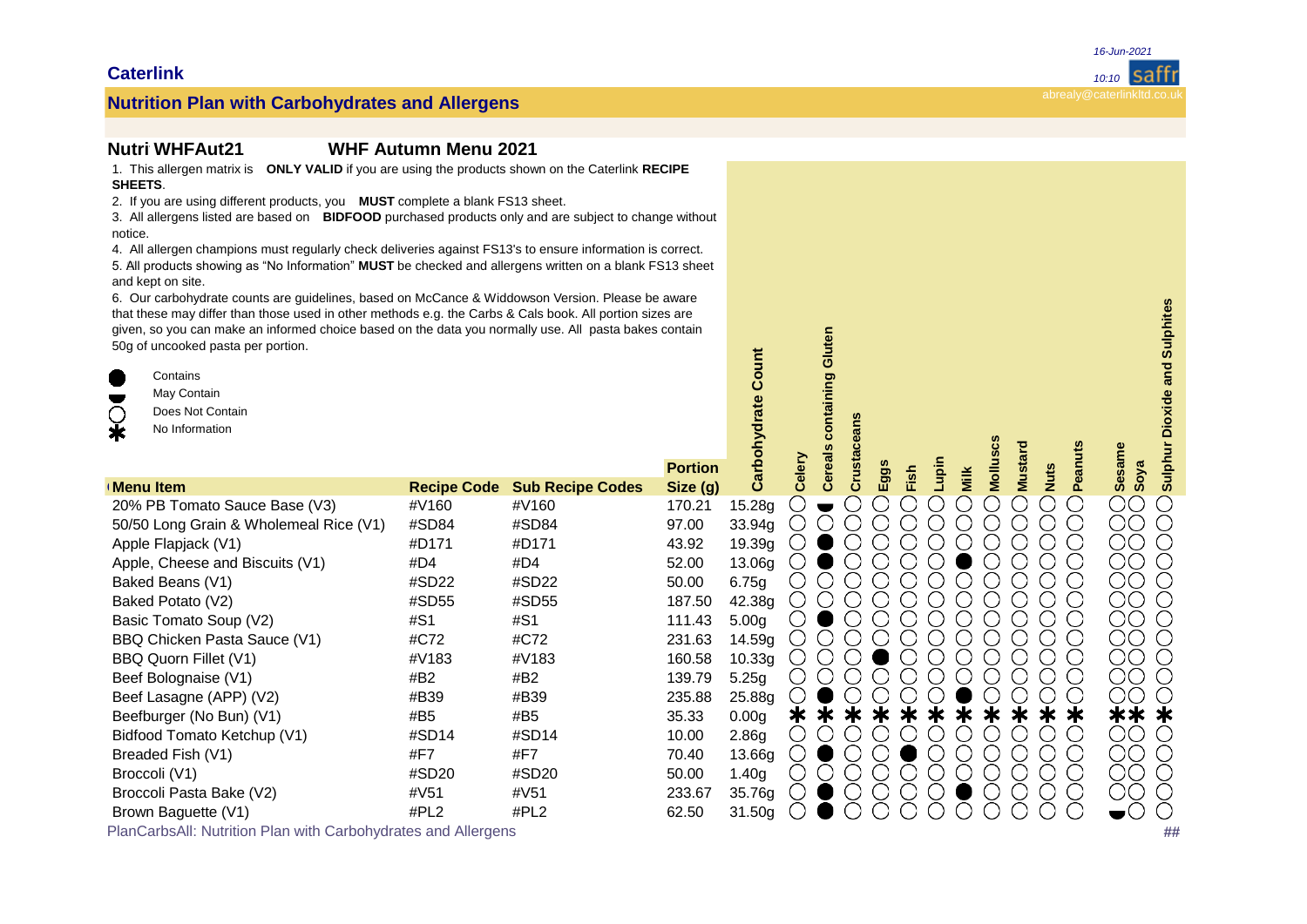### **Nutrition Plan: WHFAut21 WHF Autumn Menu 2021**

1. This allergen matrix is **ONLY VALID** if you are using the products shown on the Caterlink **RECIPE SHEETS**.

2. If you are using different products, you **MUST** complete a blank FS13 sheet.

3. All allergens listed are based on **BIDFOOD** purchased products only and are subject to change without notice.

4. All allergen champions must regularly check deliveries against FS13's to ensure information is correct. 5. All products showing as "No Information" MUST be checked and allergens written on a blank FS13 sheet and kept on site.

6. Our carbohydrate counts are guidelines, based on McCance & Widdowson Version. Please be aware that these may differ than those used in other methods e.g. the Carbs & Cals book. All portion sizes are given, so you can make an informed choice based on the data you normally use. All pasta bakes contain 50g of uncooked pasta per portion.

| 6. Our carbonydrate counts are guidelines, based on McCance & Widdowson Version. Please be aware<br>that these may differ than those used in other methods e.g. the Carbs & Cals book. All portion sizes are<br>given, so you can make an informed choice based on the data you normally use. All pasta bakes contain<br>50g of uncooked pasta per portion.<br>$\blacksquare$<br>Contains<br>May Contain<br>$\blacksquare$<br>◯<br>Does Not Contain<br>$\ast$<br>No Information |                    |                         |                            |                   |        | containing Gluten<br>Crustacean |             |      |       |      |        |                               |         | <b>Dioxide and Sulphites</b><br>Sulphur             |
|---------------------------------------------------------------------------------------------------------------------------------------------------------------------------------------------------------------------------------------------------------------------------------------------------------------------------------------------------------------------------------------------------------------------------------------------------------------------------------|--------------------|-------------------------|----------------------------|-------------------|--------|---------------------------------|-------------|------|-------|------|--------|-------------------------------|---------|-----------------------------------------------------|
| <b>Menu Item</b>                                                                                                                                                                                                                                                                                                                                                                                                                                                                | <b>Recipe Code</b> | <b>Sub Recipe Codes</b> | <b>Portion</b><br>Size (g) | arbohydrate<br>ت  | Celery | <b>Cereals</b>                  | <b>Eggs</b> | Fish | Lupin | Milk | Mollu  | <b>Mustard</b><br><b>Nuts</b> | Peanuts | <b>Sesame</b><br>Soya                               |
| Cabbage                                                                                                                                                                                                                                                                                                                                                                                                                                                                         | #SD35              | #SD35                   | 50.00                      | 1.60 <sub>q</sub> | ◯      |                                 |             |      |       |      | 7      | ۰,                            | ( )     | $\bigcirc$<br>◯                                     |
| Carrot & Swede Mash (V1)                                                                                                                                                                                                                                                                                                                                                                                                                                                        | #SD53              | #SD53                   | 49.45                      | 2.28g             | $\Box$ |                                 |             |      |       |      |        |                               |         | ОC<br>( )                                           |
| Carrots (V1)                                                                                                                                                                                                                                                                                                                                                                                                                                                                    | #SD28              | #SD28                   | 50.00                      | 3.00 <sub>q</sub> |        |                                 |             |      |       |      |        |                               |         | ОO<br>$\left( \right)$                              |
| Catherine Wheel Cookies (V3)                                                                                                                                                                                                                                                                                                                                                                                                                                                    | #D82               | #D82                    | 29.00                      | 18.24g            |        |                                 |             |      |       |      |        |                               |         | ОC<br>$\bigcirc$                                    |
| Cauliflower (V1)                                                                                                                                                                                                                                                                                                                                                                                                                                                                | #SD27              | #SD27                   | 50.00                      | 1.75g             |        |                                 |             |      |       |      |        |                               |         | ОO<br>$\left( \begin{array}{c} \end{array} \right)$ |
| Cheese & Tomato Pizza 50/50 (V5)                                                                                                                                                                                                                                                                                                                                                                                                                                                | #V31               | #V160, #V31             | 101.25                     | 27.72g            |        |                                 |             |      |       |      |        |                               |         | Ο<br>$\bigcirc$                                     |
| Cheese and Pepper Whirl (V4)                                                                                                                                                                                                                                                                                                                                                                                                                                                    | #V27               | #V160, #V27             | 92.88                      | 16.50g            |        |                                 |             |      |       |      |        |                               |         | OС<br>$\bigcirc$                                    |
| Cheese Filling for Jacket Potato or Sandwich #V85                                                                                                                                                                                                                                                                                                                                                                                                                               |                    | #V85                    | 20.00                      | 0.02g             |        |                                 |             |      |       |      |        |                               |         | ОO                                                  |
| Chicken Pie (with Gravy) (APP) (V2)                                                                                                                                                                                                                                                                                                                                                                                                                                             | #C59               | #C59                    | 202.50                     | 21.66g            |        |                                 |             |      |       |      |        |                               |         | OО<br>$\bigcirc$                                    |
| Chicken Tikka Masala (V4)                                                                                                                                                                                                                                                                                                                                                                                                                                                       | #C35               | #C35                    | 121.26                     | 4.24g             |        |                                 |             |      |       |      |        |                               |         | ОO<br>$\bigcirc$                                    |
| Chickpea & Vegetable Hotpot (V5)                                                                                                                                                                                                                                                                                                                                                                                                                                                | #V41               | #V41                    | 201.33                     | 24.80g            |        |                                 |             |      |       |      |        |                               |         | ОO<br>$\left( \begin{array}{c} \end{array} \right)$ |
| Chilli Con Carne (APP) (V4)                                                                                                                                                                                                                                                                                                                                                                                                                                                     | #B15               | #B15                    | 174.04                     | 8.31g             |        |                                 |             |      |       |      | - 1    | ( )                           | O       | ОO<br>$\bigcirc$                                    |
| Chips (Fryer or Oven) (V1)                                                                                                                                                                                                                                                                                                                                                                                                                                                      | #SD5               | #SD5                    | 83.40                      | 29.44g            |        |                                 |             |      |       |      |        |                               |         | OС<br>$\bigcirc$                                    |
| Chocolate Sauce (V1)                                                                                                                                                                                                                                                                                                                                                                                                                                                            | #D3                | #D3                     | 65.00                      | 8.85g             |        |                                 |             |      |       |      |        |                               |         | ОO<br>$\left( \right)$                              |
| Chocolate Shortbread (V1)                                                                                                                                                                                                                                                                                                                                                                                                                                                       | #D80               | #D80                    | 29.94                      | 17.03g            |        |                                 |             |      |       |      | $\sim$ |                               |         | ОO<br>$\bigcirc$                                    |
| Coleslaw (V4)                                                                                                                                                                                                                                                                                                                                                                                                                                                                   | #SD47              | #SD47                   | 51.36                      | 2.68 <sub>g</sub> |        |                                 |             |      |       |      |        |                               |         | ОC                                                  |
| Creamy Vegetable Pie (Mash Potato Toppin(#V112                                                                                                                                                                                                                                                                                                                                                                                                                                  |                    | #V112                   | 342.10                     | 47.58g            |        |                                 |             |      |       |      |        |                               |         | O<br>( )                                            |
| PlanCarbsAll: Nutrition Plan with Carbohydrates and Allergens                                                                                                                                                                                                                                                                                                                                                                                                                   |                    |                         |                            |                   |        |                                 |             |      |       |      |        |                               |         | ##                                                  |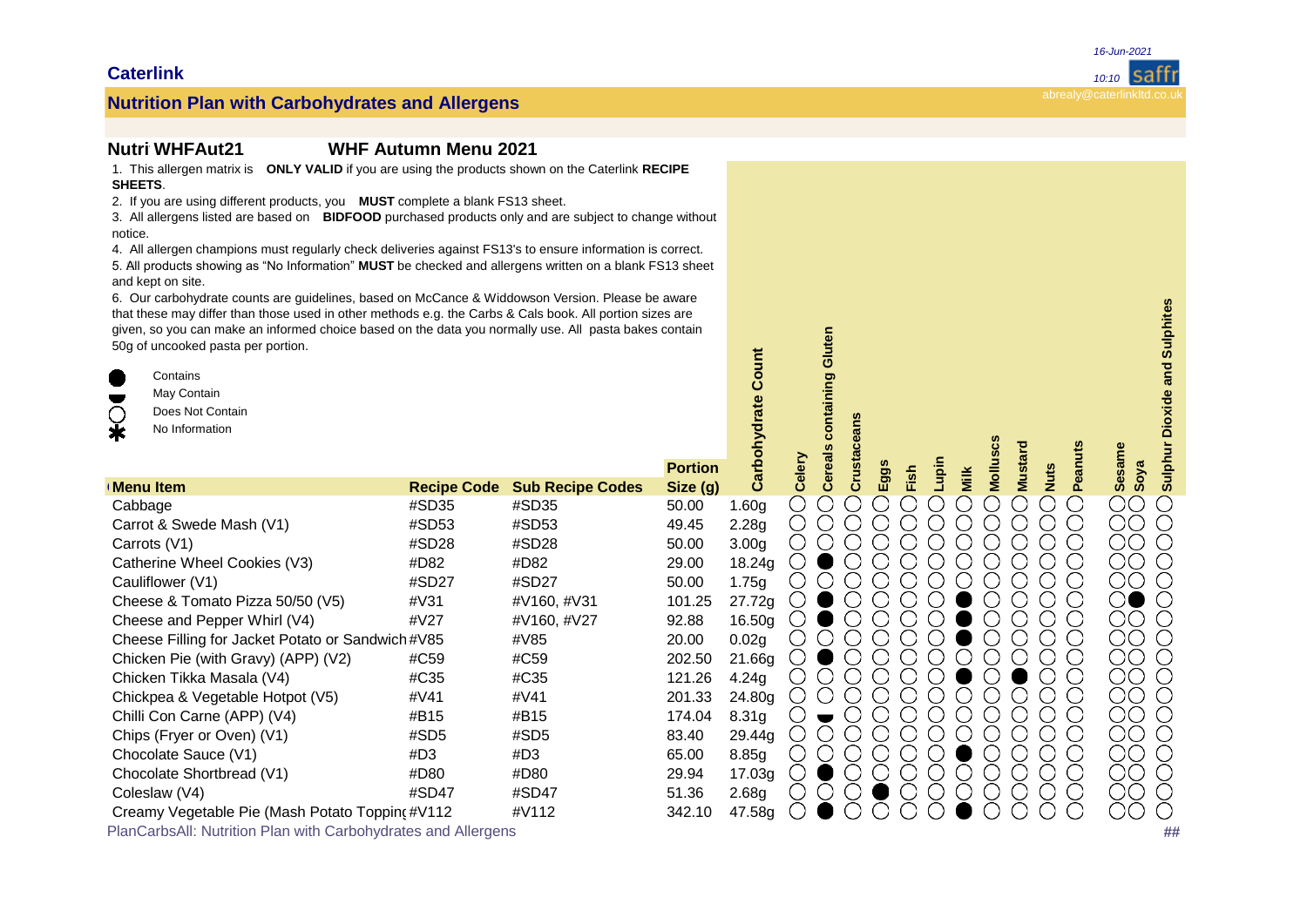## **Nutrition Plan with Carbohydrates and Allergens** and the contract of the contract of the contract of the contract of the contract of the contract of the contract of the contract of the contract of the contract of the cont

#### **Nutrition Plan: WHFAut21 WHF Autumn Menu 2021**

1. This allergen matrix is **ONLY VALID** if you are using the products shown on the Caterlink **RECIPE SHEETS**.

2. If you are using different products, you **MUST** complete a blank FS13 sheet.

3. All allergens listed are based on **BIDFOOD** purchased products only and are subject to change without notice.

4. All allergen champions must regularly check deliveries against FS13's to ensure information is correct. 5. All products showing as "No Information" MUST be checked and allergens written on a blank FS13 sheet and kept on site.

6. Our carbohydrate counts are guidelines, based on McCance & Widdowson Version. Please be aware that these may differ than those used in other methods e.g. the Carbs & Cals book. All portion sizes are given, so you can make an informed choice based on the data you normally use. All pasta bakes contain 50g of uncooked pasta per portion.

**Contains** May Contain Does Not Contain

No Information **Portion Group Menu Item Recipe Code Sub Recipe Codes Size (g)** Custard Sauce (V4) #D2 #D2 77.14 8.15g Devil's Kitchen Moroccan Style Veggie Balls #V163  $\mu$ V163 57.00 7.41g Devil's Kitchen Plant Sausage (V1)  $\#V182$   $\#V182$  56.00 4.70g Egg Mayonnaise Filling (V3) #V57 #V57 71.40 0.90g Fishin Batter (V1) #F3 #F3 70.40 10.98g French Bread Cheese and Tomato Pizza (V2#V5 #V5 #V5 109.89 35.80g Fruity Shortbread (V1) #D96 #D96 35.42 21.35g Garlic Flavoured Bread (made) (V1)  $\qquad$  #SD50  $\qquad$  #SD50 17.08 7.52g Green Beans (V1)  $\text{HSD24}$   $\text{HSD24}$   $\text{HSD24}$   $\text{50.00}$   $\text{2.00g}$ Ham and Cheese Filling (V1)  $\#P21$   $\#P21$   $\#P21$  35.00 0.26g Ham Filling (V1)  $\text{HPO}$  #P20  $\text{HPO}$  50.00 0.50g HotDog Bun (V1) #SD33 #SD33 50.00 25.75g Knorr Gravy Granules (V1)  $\text{HSD107}$  #SD107 63.24 2.88g Macaroni Cheese (V3)  $\#V11$   $\#V11$   $\#V11$  165.50 42.33g Macaroni Pastitsio (V2))  $\#B1$   $\#B1$   $\#B1$  184.00 42.87g Mashed Potato (V2)  $\#SD1$  #SD1 102.50 22.04g Mixed Vegetable Loaf (V4) #V39 #V39 97.10 15.63g **Nutrition Plan and The Allergens and The Allergens and Allergens and Allergens and Allergens and Allergens and Allergens <b>#**<br> **Plus Allergens and Carbon Carbon Carbon Carbon Carbon Carbon Carbon Carbon Carbon Carbon Carb Carbohydrate Count Celery Cereals containing Gluten Crustaceans Eggs** 

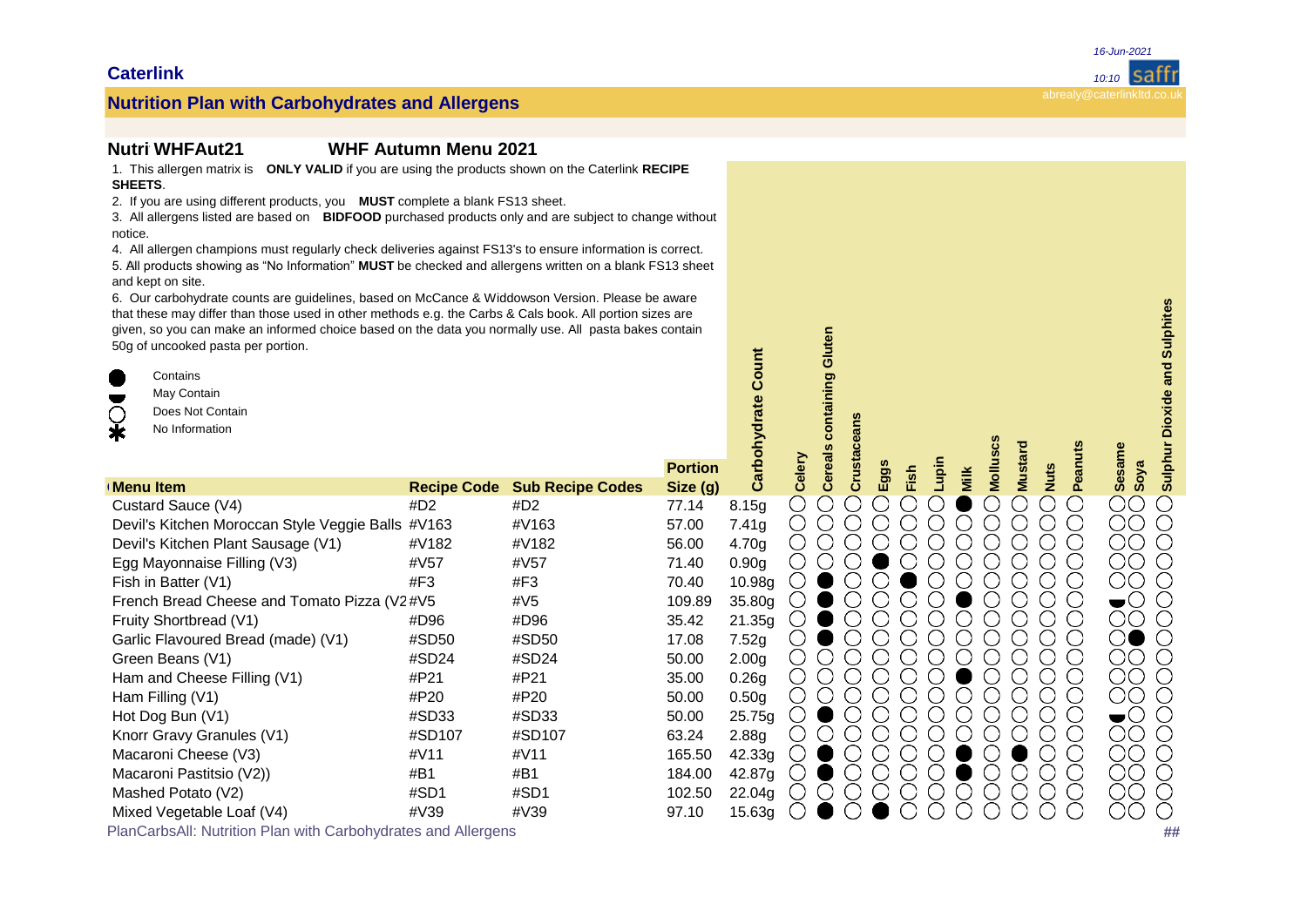### **Nutrition Plan: WHFAut21 WHF Autumn Menu 2021**

1. This allergen matrix is **ONLY VALID** if you are using the products shown on the Caterlink **RECIPE SHEETS**.

2. If you are using different products, you **MUST** complete a blank FS13 sheet.

3. All allergens listed are based on **BIDFOOD** purchased products only and are subject to change without notice.

4. All allergen champions must regularly check deliveries against FS13's to ensure information is correct. 5. All products showing as "No Information" MUST be checked and allergens written on a blank FS13 sheet and kept on site.

6. Our carbohydrate counts are guidelines, based on McCance & Widdowson Version. Please be aware that these may differ than those used in other methods e.g. the Carbs & Cals book. All portion sizes are given, so you can make an informed choice based on the data you normally use. All pasta bakes contain 50g of uncooked pasta per portion.

| 6. Our carbonydrate counts are guidelines, based on McCance & Widdowson Version. Please be aware<br>that these may differ than those used in other methods e.g. the Carbs & Cals book. All portion sizes are<br>given, so you can make an informed choice based on the data you normally use. All pasta bakes contain<br>50g of uncooked pasta per portion.<br>Œ<br>Contains<br>May Contain<br>$\blacksquare$<br>◯<br>Does Not Contain<br>$\bar{\textbf{r}}$<br>No Information | Count<br>arbohydrate | containing Gluten<br><b>Cereals</b> | ceans                     |                    |        |        |             |      | <b>Mustard</b> |      |        | <b>Dioxide and Sulphites</b><br>Sulphur |                          |                       |    |
|--------------------------------------------------------------------------------------------------------------------------------------------------------------------------------------------------------------------------------------------------------------------------------------------------------------------------------------------------------------------------------------------------------------------------------------------------------------------------------|----------------------|-------------------------------------|---------------------------|--------------------|--------|--------|-------------|------|----------------|------|--------|-----------------------------------------|--------------------------|-----------------------|----|
| <b>Menu Item</b>                                                                                                                                                                                                                                                                                                                                                                                                                                                               | <b>Recipe Code</b>   | <b>Sub Recipe Codes</b>             | <b>Portion</b><br>Size(g) | ت                  | Celery | Crusta | <b>Eggs</b> | Fish | Lupin          | Milk | Mollus | <b>Nuts</b>                             | Peanut                   | <b>Sesame</b><br>Soya |    |
| MSC Fish Fingers (V1)                                                                                                                                                                                                                                                                                                                                                                                                                                                          | #F6                  | #F6                                 | 65.25                     | 13.05g             |        |        |             |      |                |      |        |                                         | $\cup$                   | OO                    |    |
| MSC Salmon Fish Fingers (V1)                                                                                                                                                                                                                                                                                                                                                                                                                                                   | #F1                  | #F1                                 | 65.23                     | 13.51g             |        |        |             |      |                |      |        |                                         |                          | OО                    |    |
| New Potatoes (Steamed or Boiled) (V1)                                                                                                                                                                                                                                                                                                                                                                                                                                          | #SD2                 | #SD2                                | 120.00                    | 17.88g             |        |        |             |      |                |      |        |                                         |                          | OО                    |    |
| NGCI MSC Breaded Pollock Fillet (V1)                                                                                                                                                                                                                                                                                                                                                                                                                                           | #NGCI16              | #NGCI16                             | 60.00                     | 12.00 <sub>g</sub> |        |        |             |      |                |      |        |                                         |                          | ОO                    |    |
| Oaty Cookies (V1)                                                                                                                                                                                                                                                                                                                                                                                                                                                              | #D85                 | #D85                                | 32.67                     | 18.00g             |        |        |             |      |                |      |        |                                         |                          | ОO                    |    |
| OBC Banana Sponge (V1)                                                                                                                                                                                                                                                                                                                                                                                                                                                         | #D173                | #D173                               | 60.76                     | 21.90g             |        |        |             |      |                |      |        |                                         |                          | ΟO                    |    |
| OBC Chocolate and Mandarin Brownie (V1)                                                                                                                                                                                                                                                                                                                                                                                                                                        | #D170                | #D170                               | 56.61                     | 17.60g             |        |        |             |      |                |      |        |                                         |                          | ОO                    |    |
| OBC Chocolate Sponge (V1)                                                                                                                                                                                                                                                                                                                                                                                                                                                      | #D163                | #D163                               | 54.31                     | 20.32g             |        |        |             |      |                |      |        |                                         |                          | ΟO                    |    |
| OBC Eves Pudding (V1)                                                                                                                                                                                                                                                                                                                                                                                                                                                          | #D189                | #D189                               | 81.22                     | 23.45g             |        |        |             |      |                |      |        |                                         |                          | ΟO                    |    |
| OBC Iced Sponge (V1)                                                                                                                                                                                                                                                                                                                                                                                                                                                           | #D177                | #D177                               | 52.28                     | 21.03g             |        |        |             |      |                |      |        |                                         |                          | ОO                    |    |
| OBC Lemon and Cucumber Sponge (V2)                                                                                                                                                                                                                                                                                                                                                                                                                                             | #D184                | #D184                               | 51.41                     | 19.98g             |        |        |             |      |                |      |        |                                         |                          | ΟO                    |    |
| OBC Lemon Drizzle Cake (V2)                                                                                                                                                                                                                                                                                                                                                                                                                                                    | #D168                | #D168                               | 50.34                     | 21.03g             |        |        |             |      |                |      |        |                                         | $\overline{\phantom{0}}$ | ΟO                    |    |
| OBC Orange and Ginger Cake (V1)                                                                                                                                                                                                                                                                                                                                                                                                                                                | #D175                | #D175                               | 49.29                     | 20.13 <sub>g</sub> |        |        |             |      |                |      |        |                                         |                          | ΟO                    |    |
| OBC Peach Upside Down Cake (V2)                                                                                                                                                                                                                                                                                                                                                                                                                                                | #D176                | #D176                               | 90.31                     | 23.76g             |        |        |             |      |                |      |        |                                         |                          | ΟO                    |    |
| Pasta (Shells) (V2)                                                                                                                                                                                                                                                                                                                                                                                                                                                            | #SD11                | #SD11                               | 111.00                    | 36.52g             |        |        |             |      |                |      |        |                                         |                          | ΟO                    |    |
| Pear Crumble (V2)                                                                                                                                                                                                                                                                                                                                                                                                                                                              | #D73                 | #D196, #D73                         | 107.50                    | 36.81g             |        |        |             |      |                |      |        |                                         |                          | OО                    |    |
| Peas (V1)                                                                                                                                                                                                                                                                                                                                                                                                                                                                      | #SD18                | #SD18                               | 50.00                     | 5.60 <sub>q</sub>  |        |        |             |      |                |      |        |                                         |                          | ОO                    |    |
| PlanCarbsAll: Nutrition Plan with Carbohydrates and Allergens                                                                                                                                                                                                                                                                                                                                                                                                                  |                      |                                     |                           |                    |        |        |             |      |                |      |        |                                         |                          |                       | ## |

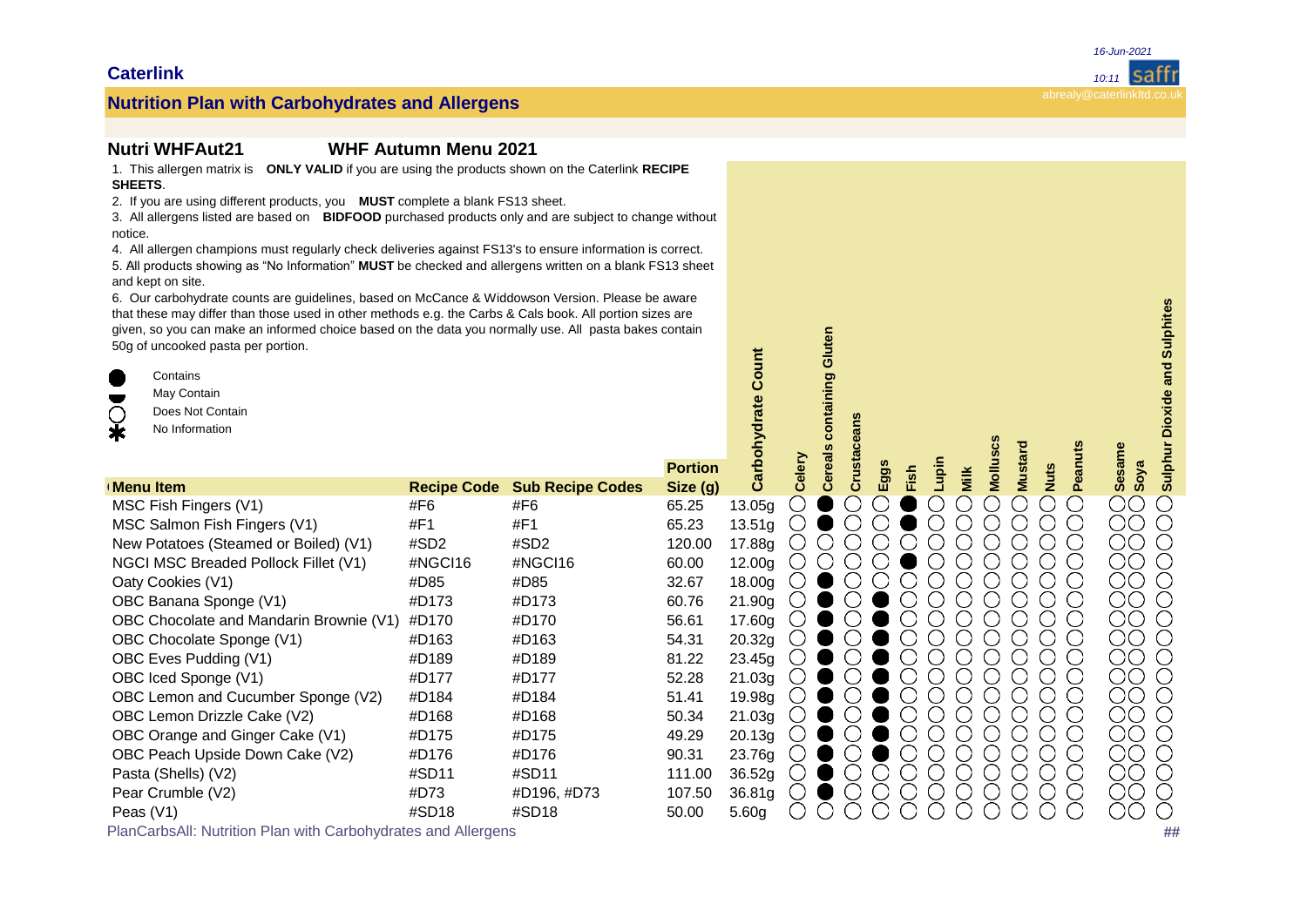### **Nutrition Plan: WHFAut21 WHF Autumn Menu 2021**

1. This allergen matrix is **ONLY VALID** if you are using the products shown on the Caterlink **RECIPE SHEETS**.

2. If you are using different products, you **MUST** complete a blank FS13 sheet.

3. All allergens listed are based on **BIDFOOD** purchased products only and are subject to change without notice.

4. All allergen champions must regularly check deliveries against FS13's to ensure information is correct. 5. All products showing as "No Information" MUST be checked and allergens written on a blank FS13 sheet and kept on site.

6. Our carbohydrate counts are guidelines, based on McCance & Widdowson Version. Please be aware that these may differ than those used in other methods e.g. the Carbs & Cals book. All portion sizes are given, so you can make an informed choice based on the data you normally use. All pasta bakes contain 50g of uncooked pasta per portion.

| 6. Our carbonydrate counts are guidelines, based on McCance & Widdowson Version. Please be aware<br>that these may differ than those used in other methods e.g. the Carbs & Cals book. All portion sizes are<br>given, so you can make an informed choice based on the data you normally use. All pasta bakes contain<br>50g of uncooked pasta per portion.<br>Œ<br>Contains<br>May Contain<br>$\blacksquare$<br>◯<br>Does Not Contain<br>$\ddot{\textbf{r}}$<br>No Information |                    |                         |                           |                   |        | containing Gluten |       |     |      |       |      | Molluscs |                               |              |                       | <b>Dioxide and Sulphites</b><br>Sulphur I |
|---------------------------------------------------------------------------------------------------------------------------------------------------------------------------------------------------------------------------------------------------------------------------------------------------------------------------------------------------------------------------------------------------------------------------------------------------------------------------------|--------------------|-------------------------|---------------------------|-------------------|--------|-------------------|-------|-----|------|-------|------|----------|-------------------------------|--------------|-----------------------|-------------------------------------------|
| <b>Menu Item</b>                                                                                                                                                                                                                                                                                                                                                                                                                                                                | <b>Recipe Code</b> | <b>Sub Recipe Codes</b> | <b>Portion</b><br>Size(g) | Carbohydrate      | Celery | <b>Cereals</b>    | Crust | Egg | Fish | Lupin | Milk |          | <b>Mustard</b><br><b>Nuts</b> | Pea          | <b>Sesame</b><br>Soya |                                           |
| Peppers (V1)                                                                                                                                                                                                                                                                                                                                                                                                                                                                    | #SD26              | #SD26                   | 50.00                     | 1.70 <sub>q</sub> |        |                   |       |     |      |       |      |          |                               | $\Box$       | $\bigcirc$            |                                           |
| Phat Mexican Bean Vegan Roll (V1)                                                                                                                                                                                                                                                                                                                                                                                                                                               | #V161              | #V161                   | 90.00                     | 27.63g            |        |                   |       |     |      |       |      |          |                               |              | OО                    |                                           |
| Phat Naked Sausage Roll 4 inch (V1)                                                                                                                                                                                                                                                                                                                                                                                                                                             | #P19               | #P19                    | 90.00                     | 24.30g            |        |                   |       |     |      |       |      |          |                               | $\mathbf{1}$ | ΟO                    |                                           |
| Portuguese Chicken and Bean Stew (APP) (1#C78                                                                                                                                                                                                                                                                                                                                                                                                                                   |                    | #C78                    | 135.20                    | 6.55g             |        |                   |       |     |      |       |      |          |                               | . . )        | ОO                    |                                           |
| Potato & Courgette Layer Bake (V4)                                                                                                                                                                                                                                                                                                                                                                                                                                              | #V <sub>10</sub>   | #V10                    | 275.25                    | 31.91g            |        |                   |       |     |      |       |      |          |                               | $\mathbf{L}$ | OО                    |                                           |
| Potato Wedges (Made & Oven Baked) (V3)                                                                                                                                                                                                                                                                                                                                                                                                                                          | #SD6               | #SD6                    | 93.78                     | 21.19g            |        |                   |       |     |      |       |      |          |                               | . . )        | ÒQ                    |                                           |
| Red Pepper and Cheese Frittata (V1)                                                                                                                                                                                                                                                                                                                                                                                                                                             | #V24               | #V24                    | 141.14                    | 4.09 <sub>g</sub> |        |                   |       |     |      |       |      |          |                               | $\Box$       | ΟO                    |                                           |
| Rice Pudding with Mixed Berries (V3)                                                                                                                                                                                                                                                                                                                                                                                                                                            | #D31               | #D31                    | 91.67                     | 18.81g            |        |                   |       |     |      |       |      |          |                               |              | DС                    |                                           |
| Roast Beef (V2)                                                                                                                                                                                                                                                                                                                                                                                                                                                                 | #B4                | #B4                     | 34.00                     | 0.00 <sub>g</sub> | ∗      |                   |       |     |      | Ж     |      |          |                               | Ж            | $**$                  | ж                                         |
| Roast Chicken Breast (V2)                                                                                                                                                                                                                                                                                                                                                                                                                                                       | #C4                | #C4                     | 45.90                     | 0.08 <sub>q</sub> |        |                   |       |     |      |       |      |          |                               | $\Box$       | ΟO                    |                                           |
| Roast Chicken Thigh (Boneless) (V2)                                                                                                                                                                                                                                                                                                                                                                                                                                             | #C5                | #C5                     | 62.25                     | 0.00 <sub>g</sub> |        |                   |       |     |      |       |      |          |                               |              | $\sigma$              |                                           |
| Roast Gammon (V2)                                                                                                                                                                                                                                                                                                                                                                                                                                                               | #P5                | #P5                     | 42.60                     | 0.00 <sub>q</sub> | $\ast$ |                   |       |     |      | ж     | ≭    |          |                               | ∗            | **                    |                                           |
| Roast Turkey (V1)                                                                                                                                                                                                                                                                                                                                                                                                                                                               | #T1                | #T1                     | 60.00                     | 0.00 <sub>g</sub> |        |                   |       |     |      |       |      |          |                               | . )          | OO                    |                                           |
| Roast Vegetable French Bread Pizza (V2)                                                                                                                                                                                                                                                                                                                                                                                                                                         | #V36               | #V36                    | 129.46                    | 33.50g            |        |                   |       |     |      |       |      |          |                               | $\Box$       | ➡( )                  |                                           |
| Roasted Potato - Skin On (V1)                                                                                                                                                                                                                                                                                                                                                                                                                                                   | #SD82              | #SD82                   | 86.80                     | 19.51g            |        |                   |       |     |      |       |      |          |                               | $\cup$       | ОO                    |                                           |
| Roasted Quorn Fillet (V1)                                                                                                                                                                                                                                                                                                                                                                                                                                                       | #V150              | #V150                   | 45.70                     | 0.50 <sub>q</sub> |        |                   |       |     |      |       |      |          |                               |              | ΟO                    |                                           |
| Roasted Vegetables (V2)                                                                                                                                                                                                                                                                                                                                                                                                                                                         | #SD48              | #SD48                   | 93.50                     | 4.91g             |        |                   |       |     |      |       |      |          |                               |              | OO                    |                                           |
| PlanCarbsAll: Nutrition Plan with Carbohydrates and Allergens                                                                                                                                                                                                                                                                                                                                                                                                                   |                    |                         |                           |                   |        |                   |       |     |      |       |      |          |                               |              |                       | ##                                        |

**Caterlink** *10:11*

*16-Jun-2021*

**saffl**